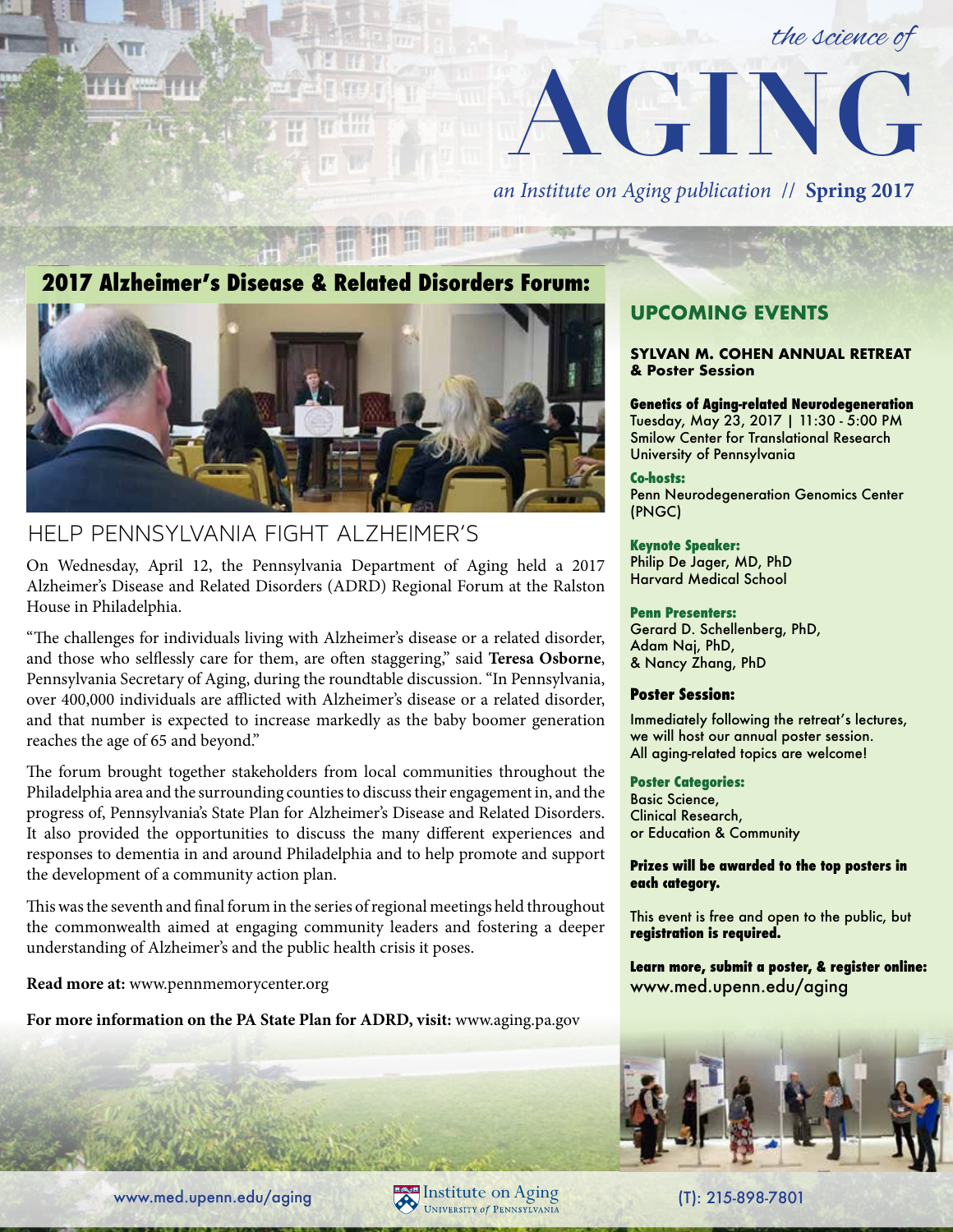# **FORGETFULNESS:**

Normal or Not?

Many people can become more forgetful as they age. How can you tell the difference between mild serious forgetfulness memory problems like Alzheimer's disease? See what's typical and what's not:



Although some forgetfulness comes with age, don't ignore changes in memory or thinking that concern you.

Talk with your doctor if you notice you have more serious memory problems than normal.



## **THE ASSUMPTIONS OF AGING:**

## Addressing the Myths & Stereotypes of Getting Older

On Thursday, April 13, 2017, the Philadelphia Corporation for Aging (PCA) held a daylong training course titled "Assumptions of Aging," led by **Kathy Jedrziewski, PhD**, Deputy Director of the Institute on Aging (IOA) at the University of Pennsylvania.

The purpose of this training was to address and debunk some of the common myths and stereotypes that are often associated with the aging population. Participants in the course ranged from social work coordinators and senior counselors to service coordinators from PCA and other local senior service centers. While this goes for the general public as well, it is especially important for individuals in these lines of work to understand and differentiate between the truths of aging and the negative labels that often overshadow in the elderly community so that they can provide the level of service and respect — that seniors need and deserve.

#### **Debunking Some of the Myths:**

#### **1. Older people are not good with technology:**

One of the most common misconceptions about the aging community is that they do not know — or cannot learn — how to use technology. While it may take some older individuals longer to pick up on the latest devices, they are not incompetent. Many older adults actually enjoy learning the current technology and internet trends as it provides a way to stay engaged and in touch with the ever-evolving means for communicating and consuming information (i.e. social media). In fact, according to *Pew Research Center*, 56% of U.S. online users ages 65 and up use Facebook.

#### **2. Older people cannot maintain the same hobbies, activities, or social life that they had when they were younger**

As people age, they often feel pressure from their peers, relatives, and even from themselves to re-evaluate and restrict their idea of what is "appropriate" for them. Whether it is a choice in clothing, a physical hobby such as sports or exercise, or even something as personal as dating or physical intimacy, older adults often think or hear that they are "too old for that." However, if an individual is still physically and mentally capable, their age alone should never determine what they can or cannot do.

#### **3. Older people with disabilities are helpless and useless**

One of the most important things to understand about an individual with a disability is that it does not define them as a person. It is a common myth that individuals, particularly seniors, with disabilities need to be catered to and treated as children. In reality, this can actually have a negative effect, stripping them entirely of their sense of independence, and in some cases, their self-worth. It is important for family members, caregivers, and others to understand that as long as the individual is still cognitively and/or physically capable of doing something — whether it is making their own decisions or taking part in normal day-to-day activities — they should be given the opportunity and respect to do so.

#### **4. Memory loss is a normal part of aging**

Although occasional forgetfulness can be perfectly normal as we age, frequent and more severe memory problems are not. The National Institute on Aging (NIA)'s infographic (pictured left) describes some of the basic differences between normal and unusual forgetfulness, but if you or someone close to you starts to notice a sudden or recurrent change in your cognition, it is important to talk with your doctor to understand what is causing your symptoms and to rule out the possibility of a more serious medical problem.

"I love doing this training at PCA twice a year," said Dr. Jedrziewski, leader of the training session. "It gives me a chance to meet staff from across the aging network who are doing such important work, impacting lives every day and hopefully I give them some tools to work with."

PCA is a private nonprofit organization serving the Philadelphia area with a broad range of services to help older Philadelphians live as independently as possible. In addition to providing training programs to individuals working in aging-related fields, they also offer serves such as advocacy programs, coordinating in-home care, legal assistance, and home-delivered meals. It is the largest of 52 Area Agencies on Aging in Pennsylvania and assists more than 134,000 individuals through its PCA Helpline each year.

**Read more:** www.penninstituteonaging.wordpress.com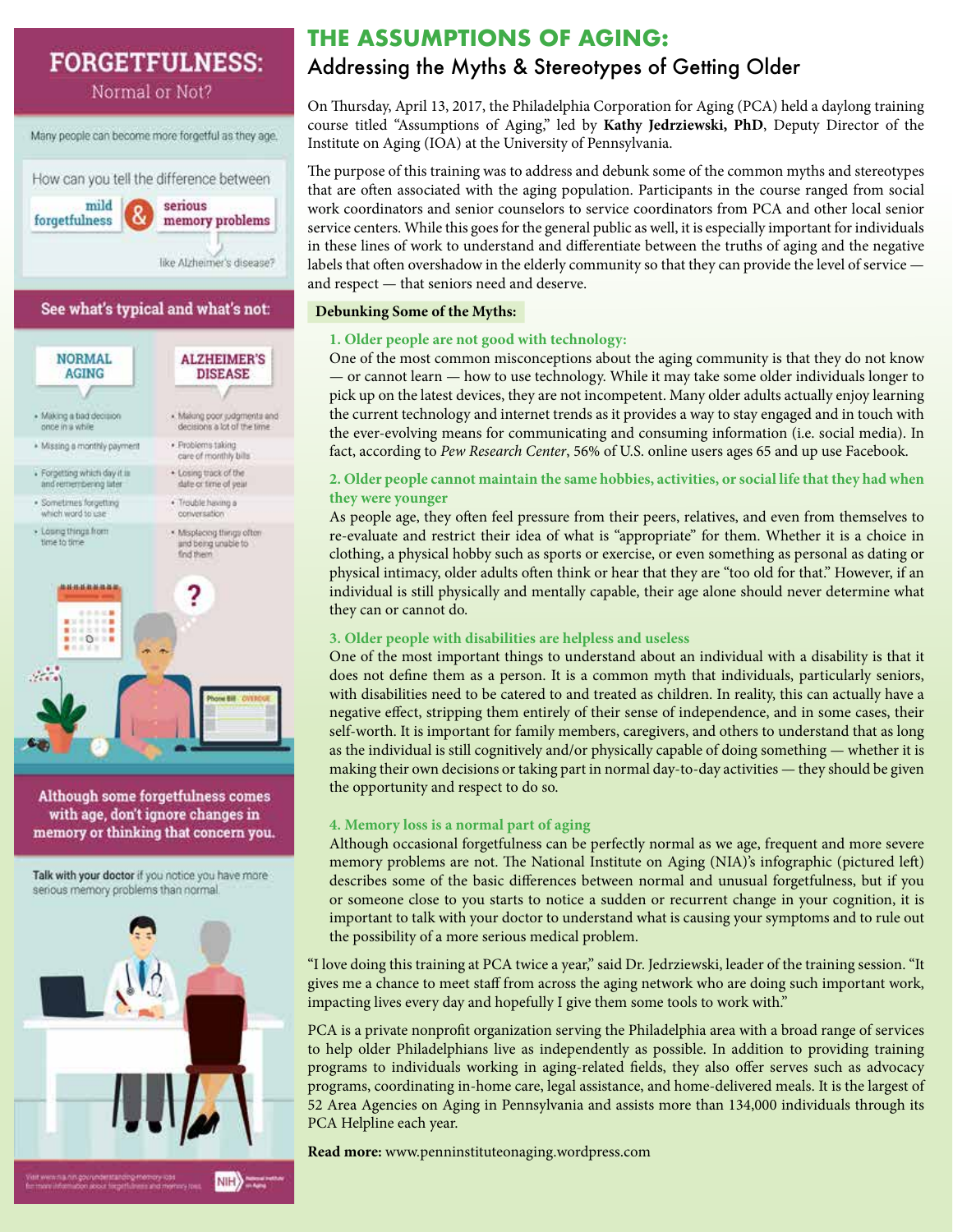## **LYTICO-BODIG:** Could this rare neurodegenerative disease once widespread in Guam be the key to unlocking answers in Alzheimer's and related diseases?

#### *From Penn Medicine Magazine Winter 2017's 'Guam's "Skeleton Key" Enigma"*

For decades, lytico-bodig, a rare neurodegenerative disease once widespread in Guam, sent researchers on a hunt for answers – including some that



may unravel desperatelyneeded information about Alzheimer's and other neurodegenerative diseases.

The first official reports of lytico-bodig appearing in Guam were in 1904. By the 1950's it was a full-scale epidemic afflicting the people

of this small South Pacific island with a population of a little under 60,000 at a rate 100 times greater than similar neurodegenerative diseases did and quickly became the leading cause of death among the locals. Researchers hoped that this disease, sharing many of the same characteristics of Parkinson's, Alzheimer's and Amyotrophic lateral sclerosis (ALS or Lou Gehrig's disease), could be the key to some of their looming questions, however, they found only "decades of dead ends," said Gerard (Jerry) D. Schellenberg, PhD, professor of Pathology and Laboratory Medicine at the University of Pennsylvania in the Winter 2017 Penn Medicine Magazine. "If we could solve Guam's disease at some point, it would help with these other neurodegenerative disorders. Or, it may be the other way around."

In the 1990's, John Q. Trojanowski, MD, PhD, director of Penn's Institute on Aging, Alzheimer's Disease Core Center, and Udall Center for Parkinson's Research, and Virginia M.-Y. Lee, PhD, Director of Penn's Center for Neurodegenerative Disease Research, joined in the research efforts on lytico-bodig. They found that lytico-bodig and Alzheimer's disease resembled each other not only symptomatically, but they also shared molecular similarities.

Drs. Trojanowski and Lee believed that tau tangles, the hallmarks of Alzheimer's disease and an underlying feature in lytico-bodig, could reveal

clues to its cause. According to Guam's "Skeleton Key" Enigma, while tau tangles in lytico-bodig are more prominent in the spinal cord compared to other diseases, the brain of a lytico-bodig patient is actually very comparable to the brain of an Alzheimer's patient. In later studies, Drs. Trojanowski and Lee showed that many of the misfolded proteins in other neurodegenerative diseases, such as amyloid plaques, alpha-synuclein, and TDP-43, were also present in some lytico-bodig patients.

Dr. Schellenberg – who collaborates closely with Drs. Trojanowski and Lee in a variety of research efforts -- was focusing on a separate project looking at genetics and environmental exposure. According to the article, he and his research team found microtubule-associated tau proteins contributed to a higher risk of developing lytico-bodig, but that something else, such as an environmental factor, would be needed to officially trigger the disease.

"The problem is that when you say environmental risk factor, the first thing that comes to mind is that people are eating a toxin," explained Dr. Schellenberg. However, "it could also mean that you are consuming something protective – a diet [that] perhaps protects you against the lyticobodig in Guam. You may be looking for something rare that disappeared, or something that has now become more common that protects."

Today, after decades of "dead ends," the hunt for answers has seemingly come to a halt. "Guam contributed to new ideas for therapies to treat Alzheimer's, but I don't see a path forward for lytico-bodig," said Dr. Trojanowski – at least for now. Dr. Schellenberg holds a bit more hope. "I have samples, all sorts of information. If something new comes up, I'll find a way to pursue it," he said.

**To read the full article on Guam's "Skeleton Key" Enigma, visit:** www.pennmedicine.org/news/publications-and-special-projects



# *Fiscal Year 2018 Fiscal Year 2018* **PILOT AWARDS PILOT AWARDS**

INSTITUTE ON AGING **Biomarkers for misfolded a-syn fibril strains in Parkinson disease PI:** Rizwan S. Aktar, MD, PhD

**Elucidation of Cell-type Specific Transcriptomic Profiles in Neurodegenerative Brain PI:** Mingyao Li, PhD

**Endotypical Correlations of Speech Patterns in Frontotemporal Degeneration** PI: Mark Liberman, PhD

**Characterization of Alzheimer's diseaselinked MHC Polymorphisms within the HLA-DRB Locus PI:** Dimitri Monos, PhD & Brad Johnson, MD, PhD

#### ALZHEIMER'S DISEASE CENTER

**Palliative Care Consultations for Persons with Advanced Dementia in the Medicare Skilled Nursing Setting PI**: Mary Ersek, PhD

**Effects of episodic memory on economic decision-making in older adults with and without biological markers of preclinical Alzheimer's Disease PI**: Joseph Kable, PhD

**To learn more about the 2018 Institute on Aging and Alzheimer's Disease Center Pilots, including full abstracts, visit:** www.med.upenn.edu/aging/PilotAwards.html